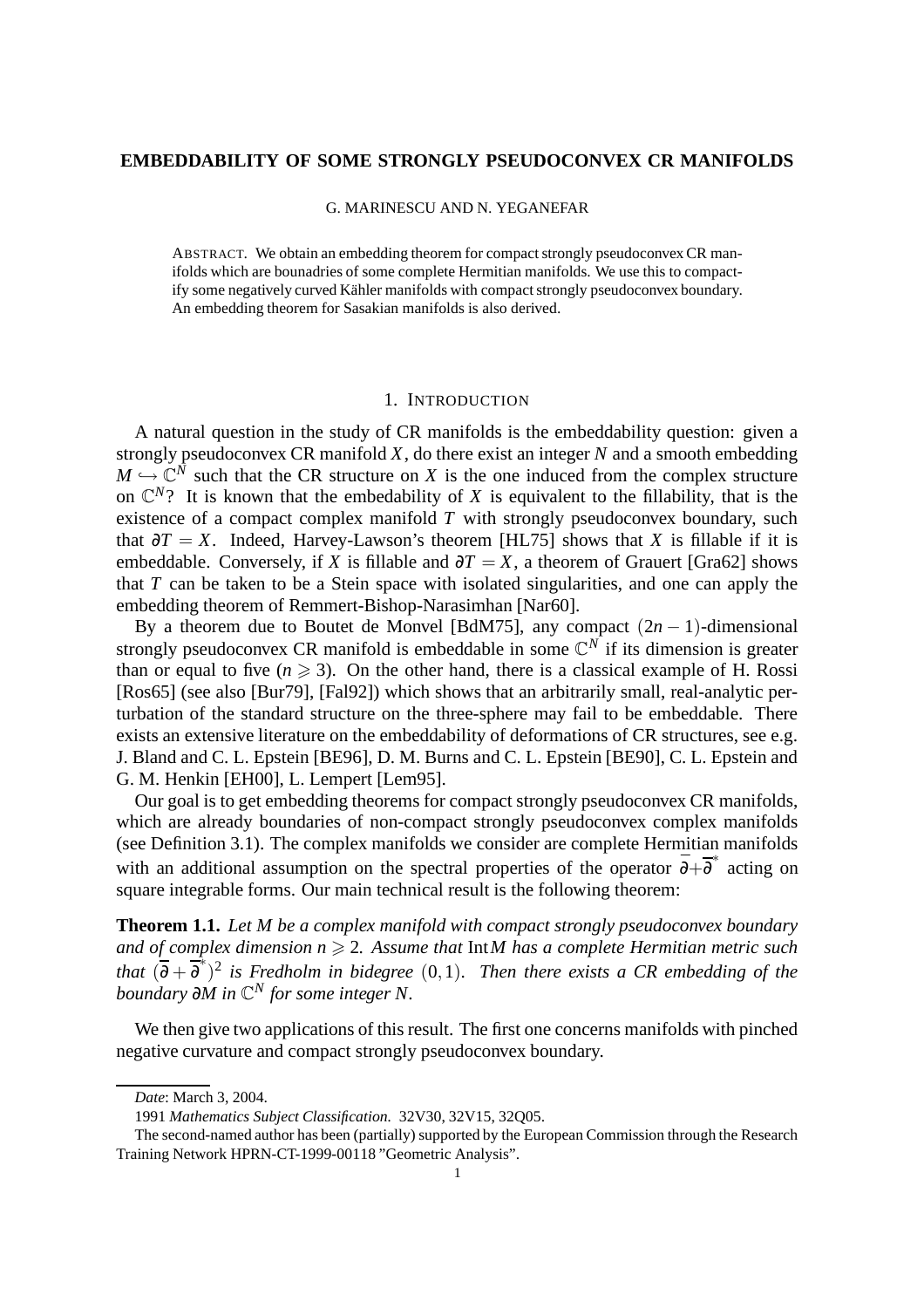**Theorem 1.2.** *Let M be a connected complex manifold with compact strongly pseudoconvex boundary* and *of complex* dimension  $n \ge 2$ . Assume that IntM is endowed with a complete *Kahler ¨ metric with pinched negative curvature, such that away from a neighborhood of* ∂*M, the volume of M is finite. Then*

- (1)  $∂M$  *is embeddable in some*  $\mathbb{C}^N$ *.*
- (2) *M can be compactified to a strongly pseudoconvex domain in a projective variety by adding an exceptional analytic set, that is, there exists a compact strongly pseudoconvex domain D in a smooth projective variety and an embedding*  $h : M \to D$  *which is a biholomorphism between* Int*M and*  $h(\text{Int}M)$ *,*  $h(\partial M) = \partial D$ *, and*  $D \setminus h(M)$  *is an exceptional analytic set which can be blown down to a finite set.*

This is a generalization of [SY82, Main Theorem] in the case when a strongly pseudoconvex end is allowed. The method follows [NR98] and consists in filling ∂*M* with a Stein space *S* (this is granted by Theorem 1.1) and using a theorem of Lempert [Lem95, Theorem 1.2] to embed *S* in a projective variety *X*. The complement  $Y := X \setminus S$  can be glued to the original manifold M to construct a projective pseudoconcave manifold  $\hat{M}$ . By using the results of [And63] we can compactify this manifold and by [SY82] or [MD02] the complement of  $\hat{M}$ is an exceptional analytic set.

As a consequence we study some quotients of the unit complex ball  $B$  in  $\mathbb{C}^n$  which where considered by Burns and Napier-Ramachandran [NR98, Theorem 4.2].

**Corollary 1.3.** *Let* Γ *be a torsion-free discrete group of automorphisms of the unit ball B* in  $\mathbb{C}^2$  and let  $M = B/\Gamma$ . Assume that the limit set  $\Lambda$  is a proper subset of  $\partial B$  and that the *guotient*  $(\partial B \setminus \Lambda)/\Gamma$  *has a compact component A.* Let *E be the end of M corresponding to A* and assume that  $M \setminus E$  *has finite volume. Then A* is embeddable in some  $\mathbb{C}^N$  and *M can be compactified to a strongly pseudoconvex domain in a projective variety by adding an exceptional analytic set.*

In [NR98] the case  $n \ge 3$  is considered and it is shown that the volume of  $M \setminus E$  is automatically finite. Indeed, if  $n \geq 3$ ,  $\partial M$  is embeddable by [BdM75] and the method described above, combined with the holomorphic Morse inequalities of [NT88], show that vol $(M \setminus E)$  <  $\infty$ . Napier and Ramachandran also remark [NR98, Remark, p. 392] that one could prove an analogue of Corollary 1.3 in the case  $n \geq 3$ , by using the techniques of Siu-Yau [SY82].

Our second application of Theorem 1.1 is an embedding result for Sasakian manifolds(the definition of this particular class of strongly pseudoconvex manifolds will be given in §5). Let  $X$  be a Sasakian manifold. In [BH02], O. Biquard and M. Herzlich construct a Kähler metric on the product  $(0, \infty) \times X$ , called asymptotically complex hyperbolic. *X* can then be viewed as the pseudoconvex boundary of some Kähler manifold, and therefore our technique can be applied to prove

**Theorem 1.4.** *Let X be a Sasakian manifold of dimension at least* 3*. Then there is a CR embedding of X in* C *<sup>N</sup> for some integer N.*

This paper is organized as follows. In  $\S2$ , we disscuss the Hodge decomposition for the space of square integrable forms. In §3-4, we prove Theorem 1.1 and 1.2. Finally in §5, we review some basic facts about Sasakian manifolds, explain the construction of asymptotically hyperbolic manifolds, and prove Theorem 1.4.

## 2. HODGE DECOMPOSITION

Let  $(M, g)$  be a complex complete Hermitian manifold. For any integers p and q, we denote by  $C_0^{p,q}$  $\binom{p,q}{0}$  the space of smooth  $(p,q)$ -differential forms with compact support, and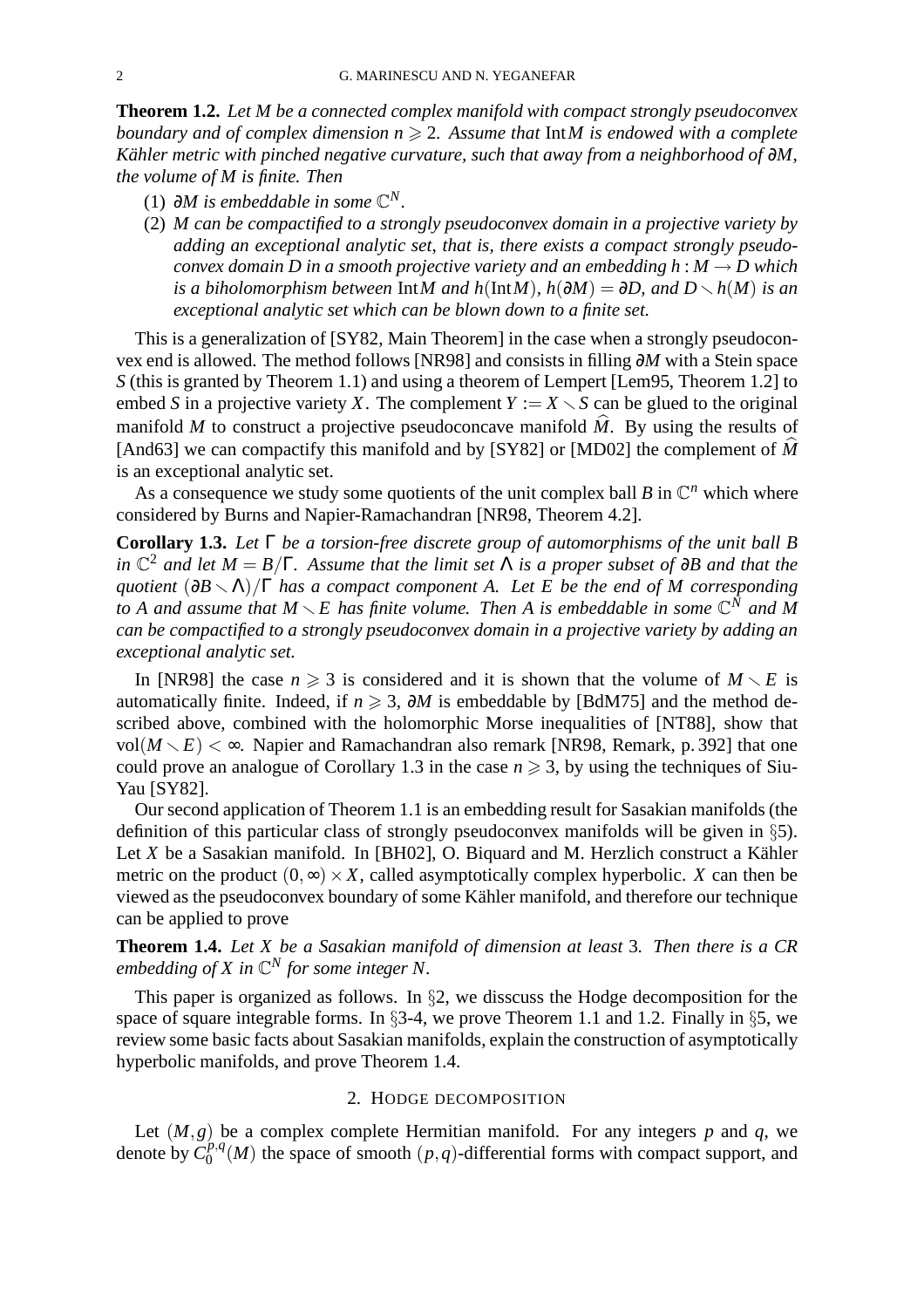by  $L_2^{p,q}$  $2^{p,q}(M)$  the space of square integrable  $(p,q)$ -forms. Now consider the operator  $\overline{\partial} + \overline{\partial}^*$ , where  $\overline{\partial}$  acts as an unbounded operator on square integrable forms, and  $\overline{\partial}^*$  is the Hilbert space adjoint of  $\overline{\partial}$ . The *L*<sub>2</sub>-kernel  $\mathcal{H}^{p,q}(M,g)$  of  $\overline{\partial} + \overline{\partial}^*$  is by definition the space of *L*<sub>2</sub> harmonic (*p*,*q*)−forms. In order to solve the ∂-equation, one is primarily interested to know whether  $\mathcal{H}^{p,q}(M,g)$  is finite dimensional and  $\overline{\partial}$  has a closed range as an unbounded operator acting on *L*<sub>2</sub>-forms. For example, this is the case if  $\overline{\partial} + \overline{\partial}^*$  (or equivalently  $\overline{\Box} := (\overline{\partial} + \overline{\partial}^*)^2$ ) is Fredholm on its domain. It is well known that we he have the following characterization of Fredholmness (see for example [Ang93]).

 ${\bf Proposition 2.1.}$  The operator  $(\overline{\partial} + \overline{\partial}^{*})^{2}$  is Fredholm in bidegree  $(p,q)$  if and only if we have *a* Poincaré inequality at infinity: there exist a compact subset K of M and a constant  $C > 0$ *such that*

(2.1) 
$$
\forall u \in C_0^{p,q}(M \setminus K), C||u||_{L_2}^2 \le ||\overline{\partial}u||_{L_2}^2 + ||\overline{\partial}^*u||_{L_2}^2.
$$

Our discussion applies to weighted spaces too. Namely, let  $\xi : M \to \mathbb{R}$  be a smooth function defined on *M*, and let  $L_{2,\xi}(M)$  be the Hilbert space completion of  $C_0^{*,*}(M)$  with respect to the weighted norm

$$
||u||_{L_{2,\xi}}^2 = \int_M |u|^2 e^{-\xi} dv_g,
$$

where dv<sub>g</sub> is the Riemannian measure. The operator  $\overline{\partial}$  acts as an unbounded operator on  $L_{2,\xi}(M)$ , and its adjoint is denoted by  $\overline{\partial_{\xi}^*}$ ; we have

$$
\overline{\partial}_{\xi}^* = e^{\xi} \overline{\partial}^* e^{-\xi}.
$$

The space of  $(\overline{\partial} + \overline{\partial}_{\xi}^{*})$ -harmonic  $(p, q)$  forms is

$$
\mathcal{H}^{p,q}_{\xi}(M,g) = \{u \in L^{p,q}_{2,\xi}(M) : \overline{\partial}u = \overline{\partial}^*_{\xi}u = 0\}.
$$

A key property of Fredholmness is the following:

**Proposition 2.2.** Let  $(M, g)$  be a complete Hermitian complex manifold. Assume that  $\overline{\partial} + \overline{\partial}^*_{\xi}$ <br>is Fredholm in bidegree  $(p, q)$ . Then  $\mathcal{H}^{p,q}_{\xi}(M,g)$  is finite dimensional, and we have the *following strong orthogonal Hodge decomposition*

$$
(2.2) \qquad L_{2,\xi}^{p,q} = \mathscr{H}_{\xi}^{p,q}(M,g) \oplus \operatorname{Im}(\overline{\partial}: L_{2,\xi}^{p,q-1} \to L_{2,\xi}^{p,q}) \oplus \operatorname{Im}(\overline{\partial}_{\xi}^{*}: L_{2,\xi}^{p,q+1} \to L_{2,\xi}^{p,q}).
$$

For the proof of Theorem 1.2 we need the following example of manifolds for which the operator  $(\overline{\partial} + \overline{\partial}^*)^2$  is Fredholm at certain degrees.

**Proposition 2.3** (Gromov). *If*  $(M, g)$  *is a complete Kähler manifold whose fundamental form is d*(*bounded*) (*at least outside a compact subset*) *in the sense of Gromov, the operator* ( $\overline{\partial}$  +  $\overline{\partial}^*$ <sup>2</sup> is Fredholm in bidegree  $(p,q)$ , if  $p+q \neq \dim_{\mathbb{C}}(M)$ .

Recall that the hypothesis means that for a bounded  $1$ −form  $\eta$ , the fundamental form  $\omega$ of the metric *g* satisfies  $\omega = d\eta$  outside a compact subset *K*. Then the method of proof of [Gro91, Theorem 1.4.A], using the Lefschetz decomposition theorem, shows that for some constant  $C > 0$  depending only on the dimension of *M* and the bound on the norm of  $\eta$ , we have

$$
\forall p + q \neq \dim_{\mathbb{C}}(M), \forall u \in C_0^{p,q}(M \setminus K), C||u||_{L_2}^2 \leq \langle \Delta u, u \rangle_{L_2} = 2\langle \overline{\Box} u, u \rangle_{L_2}.
$$

Here, the last equality is a consequence of the Kähler assumption, for we then have  $\Delta = 2\overline{\Box}$ , and after integrating by parts, we get the estimates of (2.1).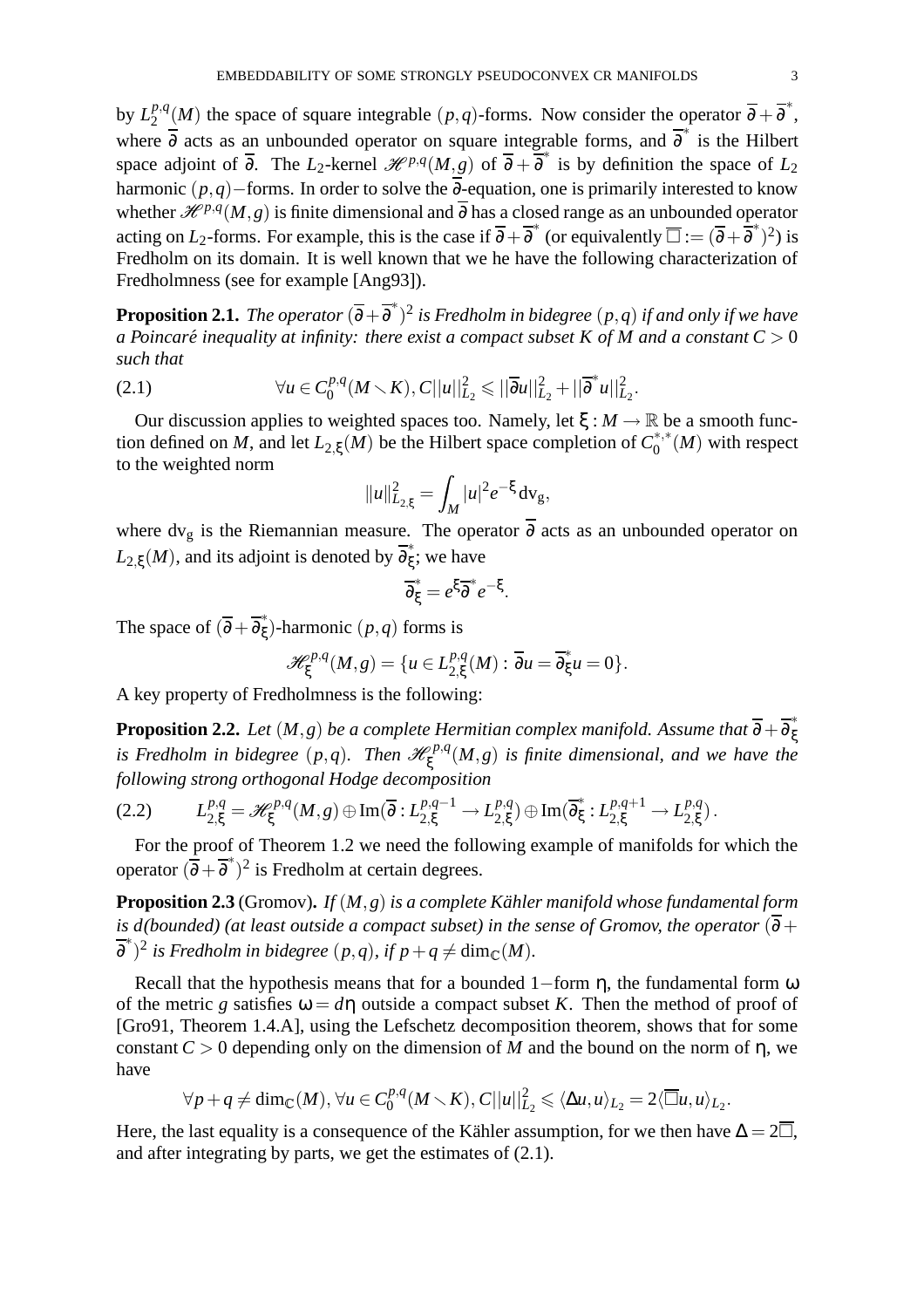### 3. EMBEDDING OF SOME STRONGLY PSEUDOCONVEX CR MANIFOLDS

The aim of this section is to prove Theorem 1.1. We first review the notion of CR structure and complex manifold with strongly pseudoconvex boundary. In Lemma 3.3, we construct a complete metric and a suitable weight  $\xi$  on a strongly pseudoconvex subdomain  $\Omega_0$  of M, such that the operator  $(\overline{\partial} + \overline{\partial}_{\xi}^*)^2$  is Fredholm in bidegree  $(0,1)$ . Then Lemma 3.4 provides peak holomorphic functions at  $\partial\Omega_0$ . We use these peak functions in the proof of Theorem 1.1 in order to fill  $\partial\Omega_0$  and then  $\partial M$ .

Let  $\Omega$  be a strongly pseudoconvex domain in a complex manifold *M*. From the complex structure of *M*, we can build on the boundary of  $\Omega$  a partial complex structure which is called a Cauchy-Riemann or CR structure. More generally, let *Y* be a smooth orientable manifold of (real) dimension (2*n*−1). A *CR structure* on *Y* is an (*n*−1)-dimensional complex subbundle  $H_{(1,0)}Y$  of the complexified tangent bundle  $T_{\mathbb{C}}Y$  such that

$$
H_{(1,0)}Y\cap\overline{H_{(1,0)}Y}=\{0\},\,
$$

and such that  $H_{(1,0)}$  is integrable as a complex subbundle of  $T_{\mathbb{C}}Y$  (i.e. if *u* and *v* are sections of  $H_{(1,0)}Y$ , the Lie bracket  $[u, v]$  is still a section of  $H_{(1,0)}Y$ .

If *Y* is a CR manifold, then its Levi distribution *H* is the real subbundle of *TY* defined by  $H = Re\{H_{(1,0)}Y \oplus \overline{H_{(1,0)}Y}\}$ . There exists on *H* a complex structure *J* given by  $J(u + \overline{u}) =$  $-1(u-\overline{u})$ , with  $u \in H_{(1,0)}Y$ . As *Y* is orientable, the real line bundle  $H^{\perp} \subset T^*Y$  admits a global nonvanishing section θ. The CR structure is said to be *strongly pseudoconvex* if  $d\theta(., J.)$  defines a positive definite metric on *H*. Notice that in this case,  $\theta \wedge (d\theta)^{n-1} \neq 0$ , and θ defines a real contact structure on *Y*.

We need the notion of complex manifold with strongly pseudoconvex boundary.

**Definition 3.1.** A complex manifold *M* with strongly pseudoconvex boundary is a real manifold with boundary, of dimension 2*n*, satisfying the following conditions: (i) the interior Int $M = M \setminus \partial M$  has an integrable complex structure and (ii) for each point  $x \in \partial M$  there exist a neighborhood *U* in *M*, a strongly pseudoconvex domain  $D \subset \mathbb{C}^n$  with smooth boundary, and a diffeomorphism *h* from *U* onto a relatively open subset  $h(U)$  such that  $h(\partial U) \subset \partial D$ and *h* is biholomorphic from  $IntU$  to  $Inth(U)$ .

From this definition we infer:

*Consequence* 3.2*.* The complex structure induces an integrable Cauchy-Riemann structure on the boundary ∂*M*. Moreover, if ∂*M* is compact, there exists a defining function ϕ : *M* →  $(-\infty, c]$  such that  $\partial M = {\phi = c}$ , with the properties: (1) its Levi form is positive definite on the holomorphic tangent space of  $\partial M$  and (2)  $\varphi$  is strictly plurisubharmonic on  $\{c_0 < \varphi < c\}$ . We can assume that  $c_0 < 0 < c$  and that 0 is a regular value of  $\varphi$  and consider the strongly pseudoconvex domain  $\Omega_0 = \{\varphi < 0\}.$ 

For the lemmas leading to Theorem 1.1, we construct a smooth function  $\lambda: (-\infty,0) \to \mathbb{R}_+$ such that  $\lambda = 0$  in a neighborhood of  $-\infty$  and  $\lambda' > 0$ ,  $\lambda'' > 0$  in a neighborhood of 0. We will impose two conditions on the growth of  $\lambda$  near 0. Let  $0 < \delta < C$  be two constants and let  $\psi$  :  $\Omega_0 \rightarrow \mathbb{R}$  be a smooth function such that

$$
\psi = \left\{ \begin{array}{ll} -(n+2)\log(-\phi) & \textrm{on } \{\phi > -\delta\}\,, \\ 0 & \textrm{on } \{\phi < -C\}\,. \end{array} \right.
$$

First, we may choose  $\lambda$  such that

(3.1) 
$$
\lambda(\phi) \geqslant \psi \quad \text{on } \Omega_0
$$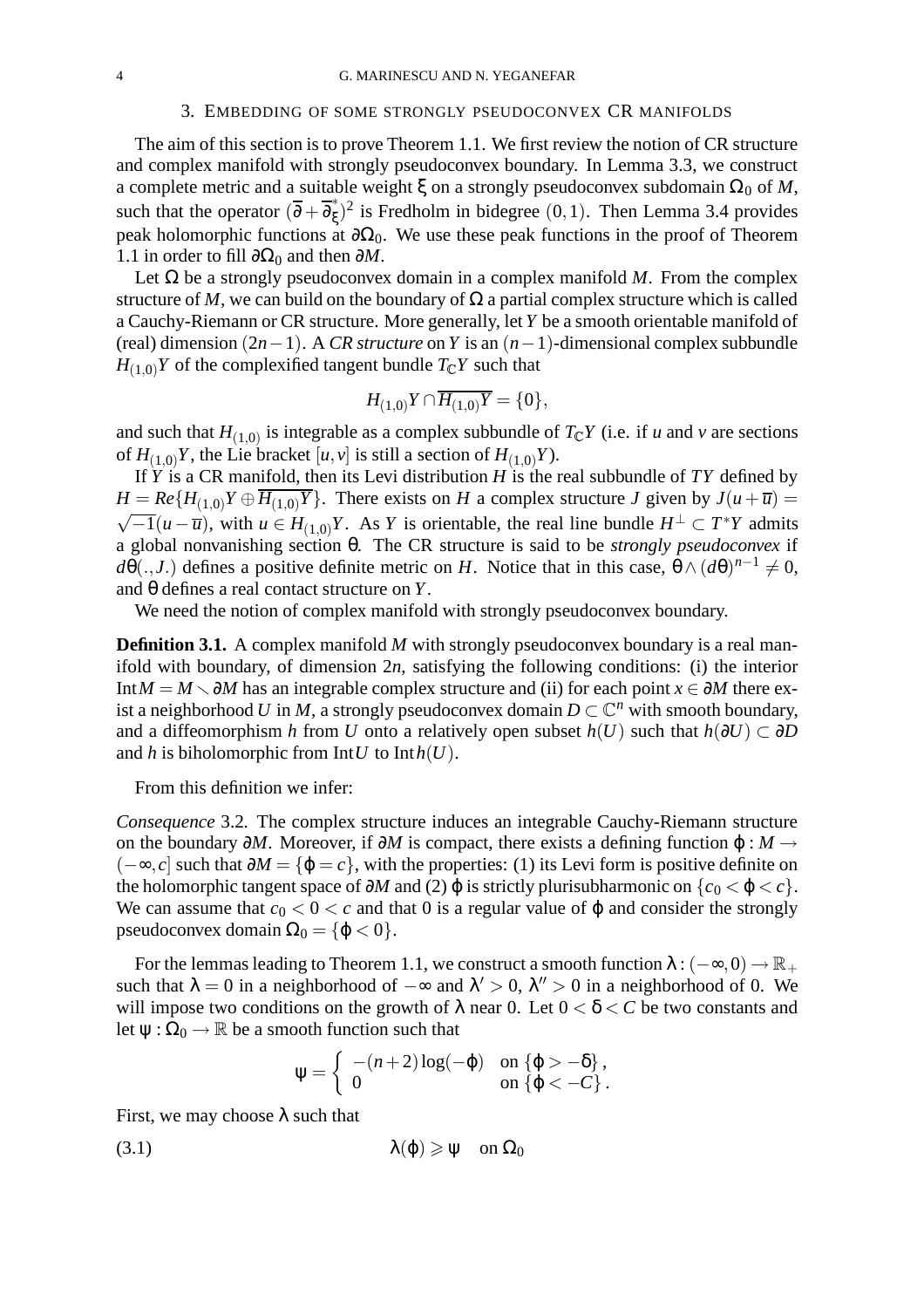**Lemma 3.3.** *Assume that M can be endowed with a complete Hermitian metric such that the operator*  $(\overline{\partial} + \overline{\partial}^*)^2$  *is Fredholm in bidegree*  $(0,1)$ *. Then there exists on*  $\Omega_0$  *a complete Hermitian metric (sending the boundary at infinity) for which the weight e* −λ(ϕ) *is integrable near the boundary and the operator*  $(\overline{\partial} + \overline{\partial}_{\lambda(\varphi)}^*)^2$  *is Fredholm in bidegree*  $(0,1)$ *.* 

*Proof.* Consider the complete metric *g* on  $\Omega_0$  obtained by gluing the original metric of *M* with the Kähler metric defined near the boundary  $\partial \Omega_0$  by the Kähler form

$$
\begin{array}{lcl} \omega & = & -\sqrt{-1} \, \partial \overline{\partial} \log (-\phi), \\ & = & -\sqrt{-1} \, \frac{\partial \overline{\partial} \phi}{\phi} + \sqrt{-1} \, \frac{\partial \phi \wedge \overline{\partial} \phi}{\phi^2}. \end{array}
$$

Strict plurisubharmonicity of  $\varphi$  ensures that  $\omega$  is positive. Near the boundary, the volume of *g* behaves like  $O((-\varphi)^{-(n+1)})$  (see e.g. [Yeg04, Lemma 4.2]), so that  $e^{-\psi} = (-\varphi)^{n+2}$ is integrable around  $\varphi = 0$ . By (3.1),  $e^{-\lambda(\varphi)} \leq e^{-\psi}$ , hence  $e^{-\lambda(\varphi)}$  is also integrable around  $\varphi = 0.$ 

We now prove that the operator  $(\overline{\partial} + \overline{\partial}^*_{\lambda(\varphi)})^2$  associated to this metric is Fredholm in bidegree  $(0,1)$ . We have to show that the estimates  $(2.1)$  hold for smooth  $(0,1)$ -forms which are compactly supported at infinity.

If we are sufficiently far from the boundary  $\partial\Omega_0$ , then the new metric is equal to the original metric of *M*, and the weight  $e^{-\lambda(\varphi)}$  is identically one. Therefore, by assumption and by Proposition 2.1, these estimates are valid for forms with compact support in  $\Omega_0$ , sufficiently far from the boundary  $\partial\Omega_0$ .

It remains to prove (2.1) for a (0,1)-form *u* with compact support near the boundary, i.e. in  $\{\phi > -\delta\}$ . We shall use the Bochner-Kodaira formula. We endow the trivial line bundle  $E = \Omega_0 \times \mathbb{C}$  with the Hermitian metric  $h = e^{-\lambda(\phi)}$ . Consider the holomorphic vector bundle  $\widetilde{E} = E \otimes \Lambda^n TM$ . We denote by ~:  $\Lambda^{0,1}T^*M \otimes E \to \Lambda^{n,1}T^*M \otimes \widetilde{E}$ ,  $u \mapsto \widetilde{u}$  the natural isometry which sends a  $(0,1)$ -form with values in *E* to a  $(n,1)$ -form with values in  $\widetilde{E}$ .

To avoid excessive subscripts, we will drop  $\lambda(\varphi)$  from the notation, and write e.g.  $\overline{\partial}^*$ instead of  $\overline{\partial}_{\lambda(\varphi)}^*$ . For a (0, 1)-form *u* with compact support, we have

(3.2) 
$$
\|\overline{\partial}u\|^2 + \|\overline{\partial}^*u\|^2 = \|\overline{\partial}\widetilde{u}\|^2 + \|\overline{\partial}^*\widetilde{u}\|^2
$$

By the Bochner-Kodaira formula for the  $(n,1)$ -form  $\tilde{u}$  we have

(3.3) 
$$
\|\overline{\partial}\widetilde{u}\|^2 + \|\overline{\partial}^*\widetilde{u}\|^2 \geqslant \left(\left[\sqrt{-1}\Theta(\widetilde{E}), \Lambda\right]\widetilde{u}, \widetilde{u}\right)
$$

where

$$
\sqrt{-1}\Theta(\widetilde{E}) = \sqrt{-1}\Theta(E) + \text{Ric}\,\omega = \sqrt{-1}\partial\overline{\partial}\lambda(\varphi) + \text{Ric}\,\omega
$$

is the curvature of *E*, Ricω is the Ricci curvature and  $Λ$  is the interior product with ω. Since  $\tilde{u}$  is of bidegree  $(n,1)$ , relations (3.2) and (3.3) imply

(3.4) 
$$
\|\overline{\partial}u\|^2 + \|\overline{\partial}^*u\|^2 \geqslant \left(\sqrt{-1}\Theta(\widetilde{E}) \wedge \Lambda \widetilde{u}, \widetilde{u}\right) = \left(\left(\sqrt{-1}\partial \overline{\partial} \lambda(\varphi) + \text{Ric}\,\omega\right) \wedge \Lambda \widetilde{u}, \widetilde{u}\right)
$$

Since  $\partial \partial \lambda(\varphi) = \lambda'(\varphi) \partial \varphi + \lambda''(\varphi) \partial \varphi \wedge \partial \varphi$  we can choose  $\lambda$  increasing enough so that

(3.5) 
$$
\sqrt{-1}\partial\overline{\partial}\lambda(\varphi) + \text{Ric}\,\omega \geqslant \omega
$$

in a neighborhood  $\{\varphi > -\delta\}$  of  $\partial\Omega_0$ . Estimates (3.4) and (3.5) entail

(3.6) 
$$
\|\overline{\partial}u\|^2 + \|\overline{\partial}^*u\|^2 \geqslant (\omega \wedge \Lambda \widetilde{u}, \widetilde{u}) \geqslant \|\widetilde{u}\|^2 = \|u\|^2.
$$

for *u* supported in  $\{\phi > -\delta\}$ . This finishes the proof of the lemma.  $□$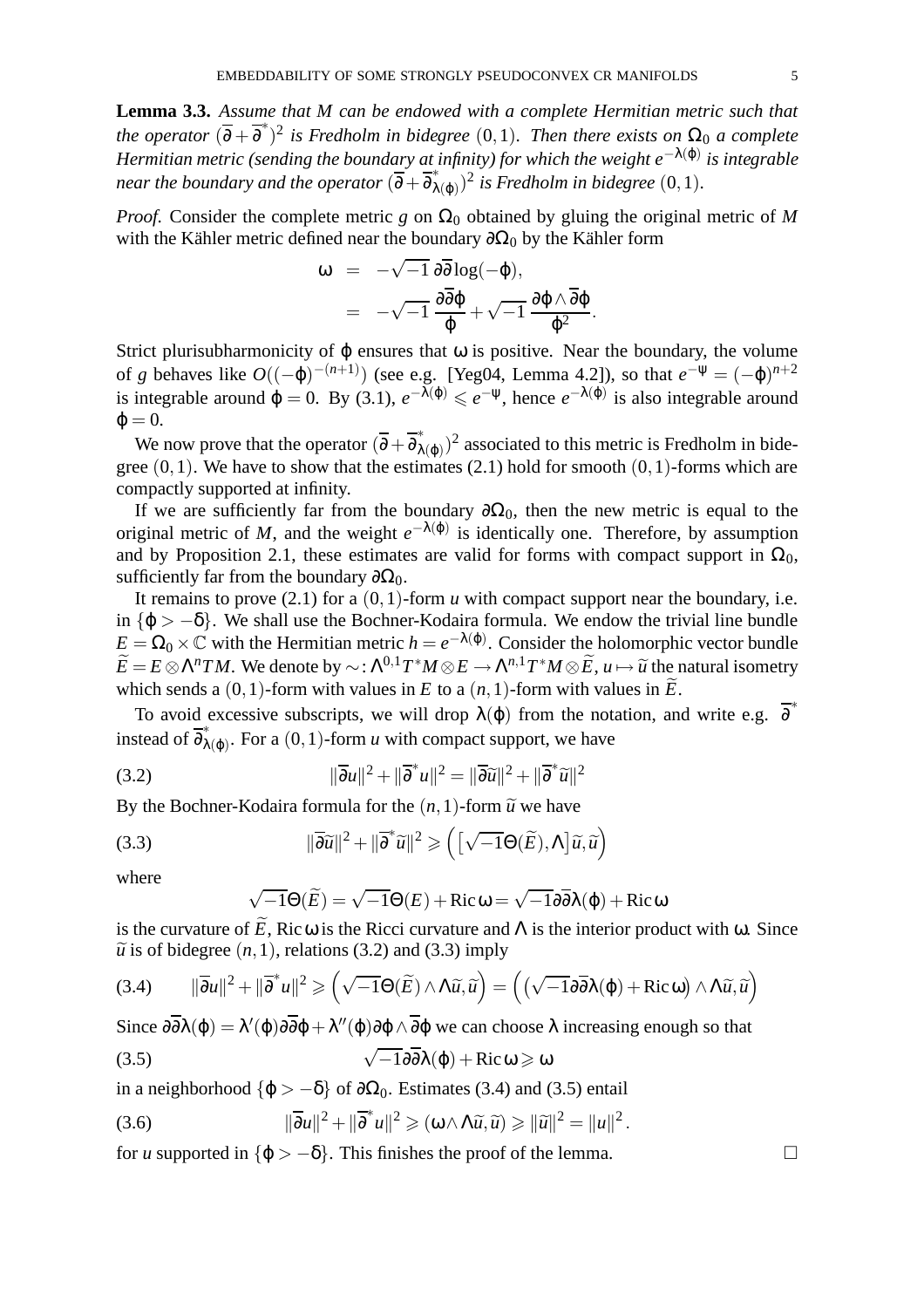The following result is the analog of [MD02, Corollary 2.6].

**Lemma 3.4.** *Assume that M can be endowed with a complete Hermitian metric such that*  $\int$  *the operator*  $(\overline{\partial} + \overline{\partial}^*)^2$  *is Fredholm in bidegree*  $(0,1)$ *. Let p be a point of the boundary*  $\partial\Omega_0$ *, and*  $\overline{f}$  *a holomorphic function defined in a neighborhood of*  $p$  *such that*  $\{f = 0\} \cap \overline{\Omega}_0 = \{p\}$ *. Then for any m big enough, there exist a function*  $g \in O(\Omega_0) \cap C^{\infty}(\overline{\Omega_0} \setminus \{p\})$ , *a smooth function*  $\Phi$  *on a neighborhood*  $V$  *of*  $p$ *, and constants*  $a_1, \ldots, a_{m-1}$  *such that* 

$$
g = \frac{1 + a_{m-1}f + \dots + a_1f^{m-1}}{f^m} + \Phi
$$

*on*  $V \cap \Omega_0$ *. In particular, we have*  $\lim_{z \to p} |g(z)| = \infty$ *.* 

*Proof.* We follow the same line of reasoning as in [MD02, Corollary 2.6] with only minor changes. For  $\varepsilon > 0$ , set

$$
\Omega_{\epsilon}=\{\varphi<\epsilon\},
$$

and choose  $\varepsilon$  small enough so that  $\Omega_{\varepsilon}$  is strongly pseudoconvex. Replacing  $\Omega_0$  by  $\Omega_{\varepsilon}$  in Lemma 3.3, we can find a complete metric *g* on  $\Omega_{\epsilon}$  and a suitable function  $\xi : \Omega_{\epsilon} \to \mathbb{R}$ , of the form  $\xi = \lambda(\varphi - \varepsilon)$ , with the properties stated in that lemma. By Proposition 2.2 we have

$$
(3.7) \qquad \operatorname{Ker}(\overline{\partial}:L_{2,\xi}^{0,1}(\Omega_{\epsilon})\to L_{2,\xi}^{0,2}(\Omega_{\epsilon}))=\mathscr{H}_{\xi}^{0,1}(\Omega_{\epsilon},g)\oplus \operatorname{Im}(\overline{\partial}:L_{2,\xi}^{0,0}(\Omega_{\epsilon})\to L_{2,\xi}^{0,1}(\Omega_{\epsilon})),
$$

and

(3.8) 
$$
\dim(\mathscr{H}_{\xi}^{0,1}(\Omega_{\epsilon},g)) < \infty.
$$

Now, let *U* be a small neighborhood of *p* where *f* is defined, and let ψ be a smooth function with compact support in *U*, such that  $\Psi = 1$  in a neighborhood *V* of *p*. Set

$$
h_m = \Psi/f^m \quad \text{on } U \text{ and } 0 \text{ on } M \setminus U
$$

and

$$
v_m = 0 \quad \text{on } V \text{ and } \overline{\partial} h_m \text{ on } M \setminus V.
$$

If ε is sufficiently small,  $v_m$  is smooth on  $\overline{\Omega_{\varepsilon}}$ , with compact support (not disjoint from the boundary). In particular, as the weight  $e^{-\xi}$  is assumed to be integrable near  $\partial\Omega_{\epsilon}$ ,  $v_m$  is in  $L_{2}^{0,1}$  $2_{2,\xi}^{0,1}(\Omega_{\varepsilon})$ . Moreover, we have  $\partial v_m = 0$  on  $\Omega_{\varepsilon}$ . By (3.7) and (3.8), the codimension of the image Im( $\overline{\partial}: L^{0,0}_{2,\xi} \to L^{0,1}_{2,\xi}$  $2,\xi$ ) in the kernel Ker( $\overline{\partial}: L_{2,\xi}^{0,1} \to L_{2,\xi}^{0,2}$  $_{2,\xi}^{0,2}$ ) is finite, so that for every *m* big enough, there are constants  $a_1, \ldots, a_{m-1}$  such that  $v = v_m + a_{m-1}v_{m-1} + \ldots + a_1v_1$  belongs to this image. Hence there is a function  $\Phi'$  such that  $\partial \Phi' = -\nu$ , and by elliptic regularity,  $\Phi'$  is smooth on  $\Omega_{\epsilon}$ . Set  $h = h_m + a_{m-1}h_{m-1} + \ldots + a_1h_1$  and  $g = h + \Phi'$ . Then  $\partial g = 0$  on  $\Omega_{\epsilon} \setminus \{f = 0\}, g \in O(\Omega_0) \cap C^{\infty}(\overline{\Omega_0} \setminus \{p\})$ , and the function  $\Phi$  in the lemma is equal to  $\Phi'$ on  $V$ .

We can now prove Theorem 1.1.

*Proof of Theorem 1.1.* Let us consider a strictly plurisububharmonic function ϕ as in Consequence 3.2. Let  $\varepsilon \in (0, c)$  be sufficiently small. By Lemma 3.4, we can construct peak holomorphic functions for each point of  $\partial\Omega_{\epsilon} = {\varphi = \epsilon}$ . Using this fact, it is shown in [MD02, Proposition 3.1] that if  $\delta > 0$  is sufficiently small, the holomorphic functions on  $\{\varphi < \varepsilon\}$ separate points and give local coordinates on  $\{\epsilon - \delta < \varphi < \epsilon\}$ . By the method of [AS70, Proposition 3.2] (see also [MD02, §3]) there exists a compact Stein space *S* with boundary (and with at most isolated singularities) and an embedding of  $\{\epsilon - \delta < \varphi < \epsilon\}$  as an open set in *S* such that  $\partial S = {\varphi = \varepsilon}$ . By gluing  ${\varepsilon - \delta < \varphi < \varepsilon}$  with *S* along  ${\varepsilon - \delta < \varphi < \varepsilon}$ we obtain a Stein space *S'* with boundary  $\{\varphi = c\}$ . Using [Heu86, Theorem 0.2] (see also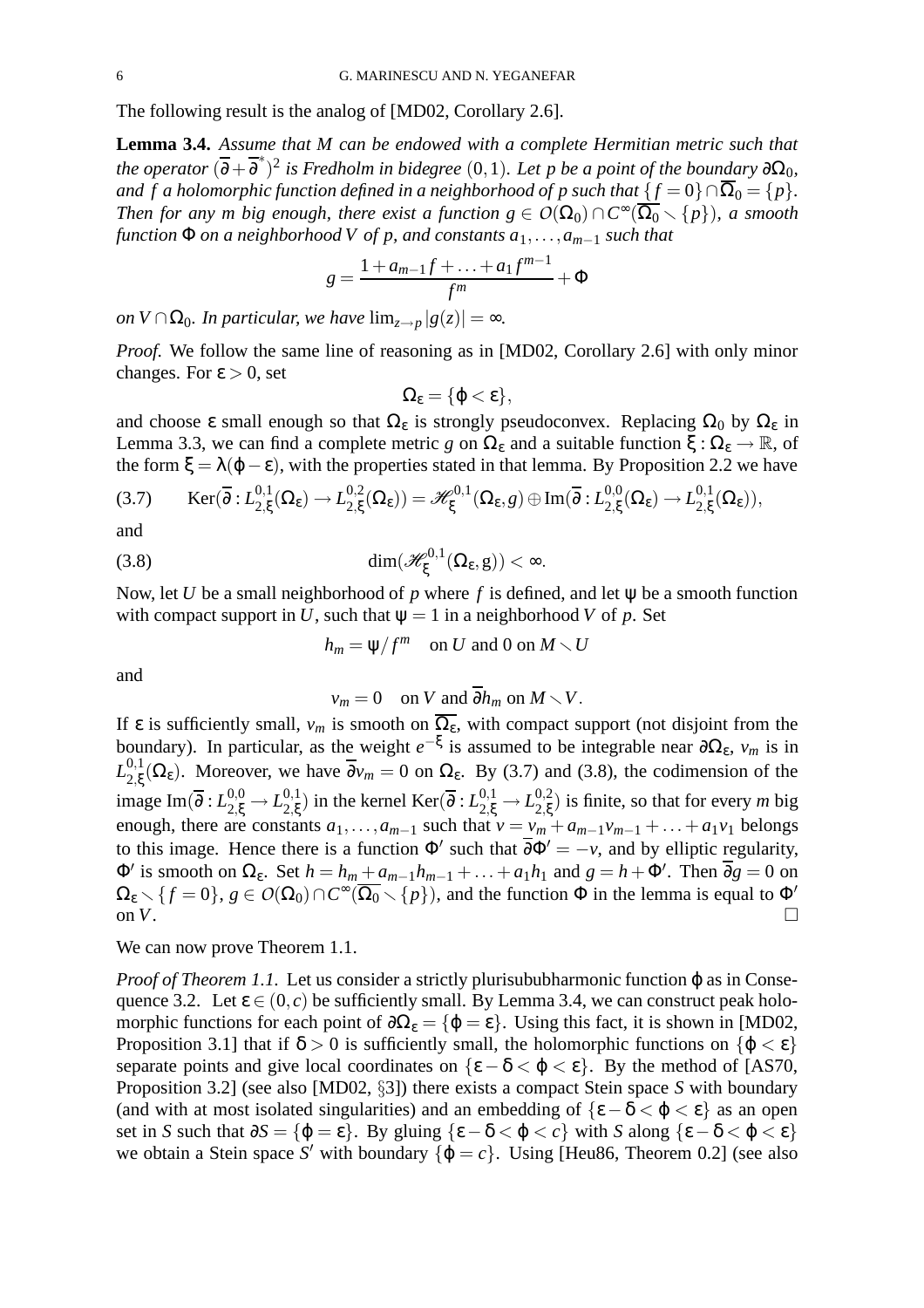Ohsawa [Ohs84]) the space  $S'$  can be embedded as a domain with boundary in a larger Stein space *S*<sup>"</sup> such that ∂*S*<sup>'</sup> is a hypersurface in *S*". By the embedding theorem of Remmert-Bishop-Narasimhan [Nar60],  $S''$  admits a proper holomorphic embedding in  $\mathbb{C}^N$  for some *N*. Restricting this embedding to  $\partial S' = {\phi = c} = \partial M$  we obtain the conclusion of the theorem.  $\Box$ 

### 4. COMPACTIFICATION OF MANIFOLDS WITH PINCHED NEGATIVE CURVATURE

Let us first of all review some standard facts about manifolds with pinched negative curvature (see the works Eberlein [Ebe80] and Heintze-Im Hof [HIH77], or the book [BGS85]). Thus, let  $(X, g)$  be any complete manifold with pinched negative sectional curvature  $\sigma$ , that is, we assume that there are positive constants *a* and *b* such that

$$
-b^2 \leqslant \sigma \leqslant -a^2 < 0.
$$

For a compact subset *K* of *X*, an unbounded connected component of  $X \setminus K$  is called an end of *X* (with respect to *K*). If  $K_1 \subset K_2$  are two compact subsets, the number of ends with respect to  $K_1$  is at most the number of ends with respect to  $K_2$ , so that we can define the number of ends of *X*. Namely, *X* is said to have finitely many ends if for some integer *k*, and for any  $K \subset X$ , the number of ends with respect K is at most k. The smallest such k is called the number of ends of *X*, and then there exists  $K_0 \subset X$  such that the number of ends with respect to  $K_0$  is precisely the number of ends of  $X$ . If no such  $k$  exists, we say that  $X$ has infinitely many ends.

Let  $E$  be an end of  $X$ , and assume that  $E$  has finite volume.  $E$  is called a cusp and is diffeomorphic to a product  $(0, \infty) \times \Sigma$  where  $\Sigma$  is a connected closed manifold. The slices  ${t} \times \Sigma$  are the level sets of a Busemann function *r* associated to *E*. Moreover, the metric restricted to *E* is given by

$$
g|_E = dr^2 + h_r,
$$

where  $h_r$  is a family of metrics on  $\Sigma$ . Finally, standard Jacobi field estimates show that for all *r*, we have  $e^{-br}h_0 \le h_r \le e^{-ar}h_0$ .

*Proof of Theorem 1.2.* For the proof of 1), we shall prove that the hypothesis of Theorem 1.1 are fullfiled.

Let *U* be a neigbourhood of ∂*M* such that  $M \setminus U$  has finite volume. Then  $M \setminus U$  has finitely many ends, each of them being a cusp.

Using the Busemann functions associated to each of these cusps, it is shown for example in [Yeg04, Lemma 3.2] that the Kähler form of the metric is  $d$ (bounded) on each cusp. Let us explain the details of the construction. Let *E* be a cusp of *M*, and let *r* be a Busemann function associated to *E* such that *E* is diffeomorphic to a product  $(0, \infty) \times \Sigma$ , with  $\Sigma$  a closed connected manifold. Let  $\varphi_t$  be the flow of the gradient  $\nabla r$  of *r*. If  $x = (s, y)$  is a point of  $(0, \infty) \times \Sigma$ , we simply have

$$
\varphi_t(s,y)=(s+t,y).
$$

The properties of the differential of this flow are well understood. First, for  $x \in E$ , we have  $d_x \varphi_t(\nabla r(x)) = \nabla r(\varphi_t(x))$ . Let *u* be a tangent unitary vector at *x*, and orthogonal to  $\nabla r$ . Then  $t \to d_x \varphi_t(u)$  is a stable Jacobi field along the geodesic  $t \to (s+t, y)$ , orthogonal to  $\nabla r$ , and is equal to *u* at  $t = 0$ . As the sectional curvature is less than or equal to  $-a^2$ , the classical estimates on Jacobi fields [HIH77] show that

$$
|d_x\varphi_t(u)|\leqslant e^{-at}.
$$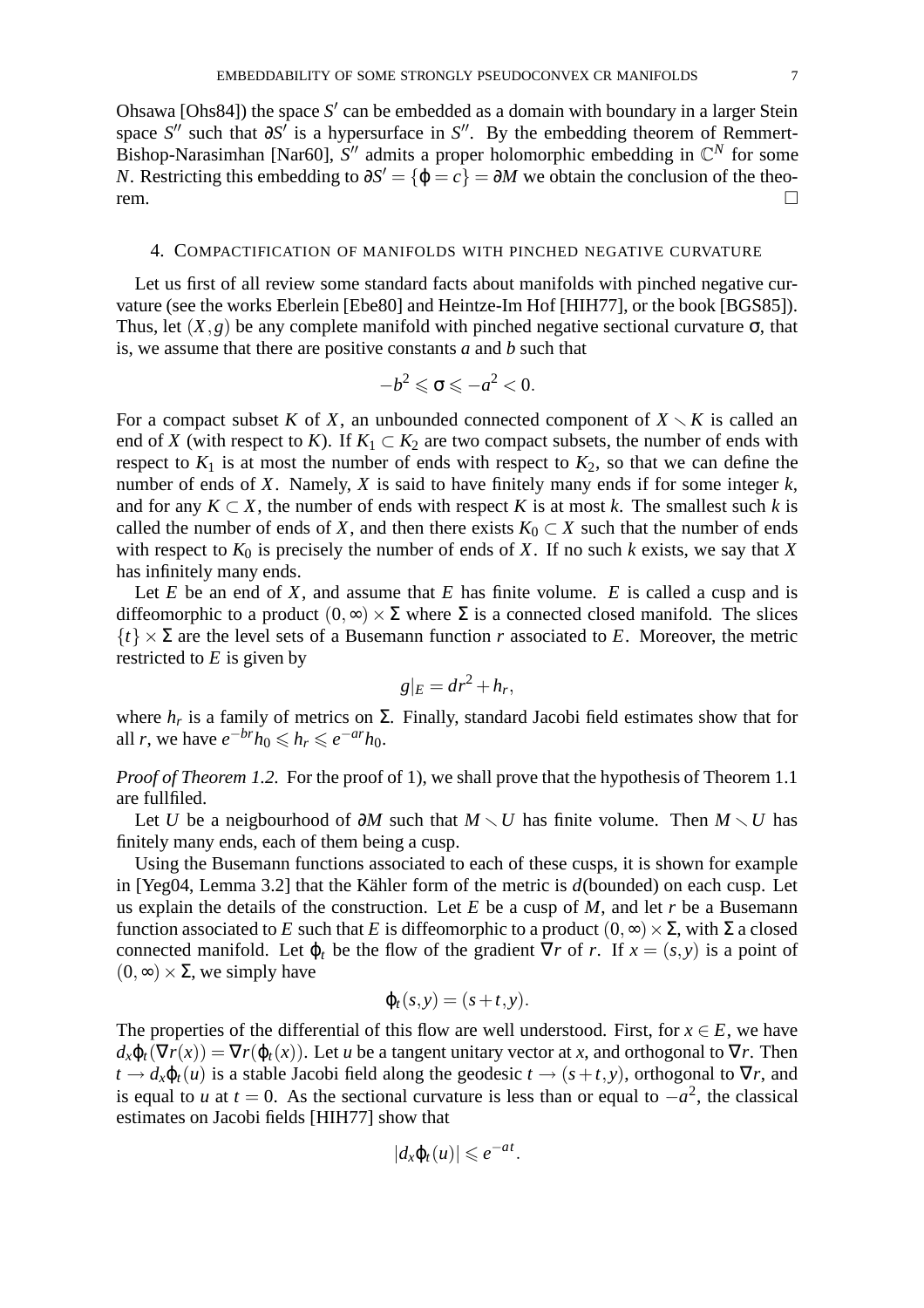Now, if  $\omega$  is the Kähler form of the metric, it is closed, so that by Cartan formula, we have

$$
\varphi_t^* \omega - \omega = d \int_0^t \varphi_s^* (i_{\nabla r} \omega) ds.
$$

By using the estimate of the differential of  $\varphi_t$ , we can take the limit as  $t$  goes to infinity and get that  $\omega = d\eta$  on the cusp E, with

$$
\eta=-\int_0^\infty \varphi_s^*(i_{\nabla r}\omega)\,ds.
$$

The same estimate imply that  $\eta$  is bounded.

From Proposition 2.3 it follows that  $(\overline{\partial} + \overline{\partial}^*)^2$  is Fredholm in bidegree  $(0,1)$ . By Theorem 1.1 this achieves the proof of 1).

We consider conclusion 2). The first observation is that *M* can be compactified, which allows the use of the extension theorem of Kohn-Rossi. Indeed, let *E*1,...,*E<sup>m</sup>* be the cusps of *M*  $\setminus$  *U*. We fix some end *E*<sub>*j*</sub> and consider the associated Busemann function *r* : *E*<sub>*j*</sub>  $\rightarrow$  (0, $\infty$ ). It follows from [SY82, Proposition 1] that  $-r$  :  $E_j$  → ( $-\infty$ , 0) is a strictly plurisubharmonic proper function (note that for the Busemann function, Siu and Yau use the opposite sign convention). From Lemma 3.4 for  $\Omega_0 = \{-r < c\}$ ,  $c < 0$ , we infer as in the proof of Theorem 1.1 that each strip  ${c < -r < 0}$  can be compactified to a Stein space with isolated singularities  $S_{j,c}$ . By the uniqueness of the Stein completion [AS70, Corollary 3.2] all spaces  $S_{j,c}$ , *c* < 0, are biholomorphic to a fixed Stein space  $S_j$ . Letting  $c \rightarrow -\infty$ , we see that  $E_j$  is biholomorphic to an open set of  $S_j$ . Therefore all ends of  $M \setminus U$ , and together with them also M, can be compactified.

In particular, the Kohn-Rossi theorem [KR65] shows that every holomorphic function defined in a neighborhood of ∂*M* extends to a holomorphic function on *M*. As a by-product we obtain that ∂*M* is connected.

The next step is to glue *M* to a pseudoconcave projective manifold. Since  $\partial M$  is embeddable in  $\mathbb{C}^N$  we can apply [Lem95, Theorem 1.2] which allows to assume that the Stein space S<sup>"</sup> constructed in the proof of Theorem 1.1 is an open set in an affine algebraic variety, hence also in a projective variety *X*. We use now the notations from the proof of Theorem 1.1. We set  $N = \{ \varepsilon - \delta < \varphi \leq c \}$  and glue the manifolds *M* and  $(X \setminus S') \cup N$  along *N*. The resulting manifold will be denoted by  $M$ . Hence  $M$  is a domain with compact strongly pseudoconvex boundary in  $\hat{M}$ .

Since *S*<sup>*n*</sup> is an affine space in some  $\mathbb{C}^N$ , we can regard the embedding of  $N' = {\epsilon - \delta}$  $\varphi < \varepsilon$  in *X* as a map with values in  $\mathbb{C}^N$ . Now *M* can be compactified to a compact strongly pseudoconvex domain, so the extension theorem of Kohn-Rossi, applied to the components of this embedding, show that the embedding extends to a holomorphic map from *M* to  $\mathbb{C}^N$   $\subset$  $\mathbb{P}^N$ .

Pulling back the hyperplane line bundle of  $\mathbb{P}^N$  through this map, we obtain a line bundle  $E \rightarrow \widehat{M}$  which is semi-positive on  $\widehat{M}$  and positive on  $(X \setminus S') \cup N$ .

A partition of unity argument delivers a Hermitian metric on  $\hat{M}$  which agrees with the original metric  $\omega$  of Int*M* on say  $\{\varphi < \varepsilon\}$ . With respect to this metric the canonical bundle of *M* is positive on  $\{\varphi < \varepsilon\}$ . Hence, the bundle  $L = E^k \otimes K_{\hat{M}}$  is positive on  $\hat{M}$  for *k* sufficiently large. Moreover, the curvature  $\sqrt{-1}\Theta(L)$  of *L* dominates  $\omega$  on  $\{\varphi < \varepsilon\}$  and therefore  $\Theta(L)$ is a complete metric on  $\hat{M}$ . The  $L_2$  estimates of Hörmander-Andreotti-Vesentini [Dem01] produce sections of  $\bigoplus_{v} H^0(L^v \otimes K_{\widehat{M}})$  that separate points and give local coordinates on  $\widehat{M}$ .

On the other hand the manifold  $\hat{M}$  is 1-concave in the sense of Andreotti-Grauert (we use again the plurisuperharmonicity of the Busemann function on each cusp). Therefore, the embedding theorem of Andreotti-Tomassini [AT70] implies that the ring  $\bigoplus_{\mathbf{v}} H^0(L^{\mathbf{v}} \otimes K_{\widehat{M}})$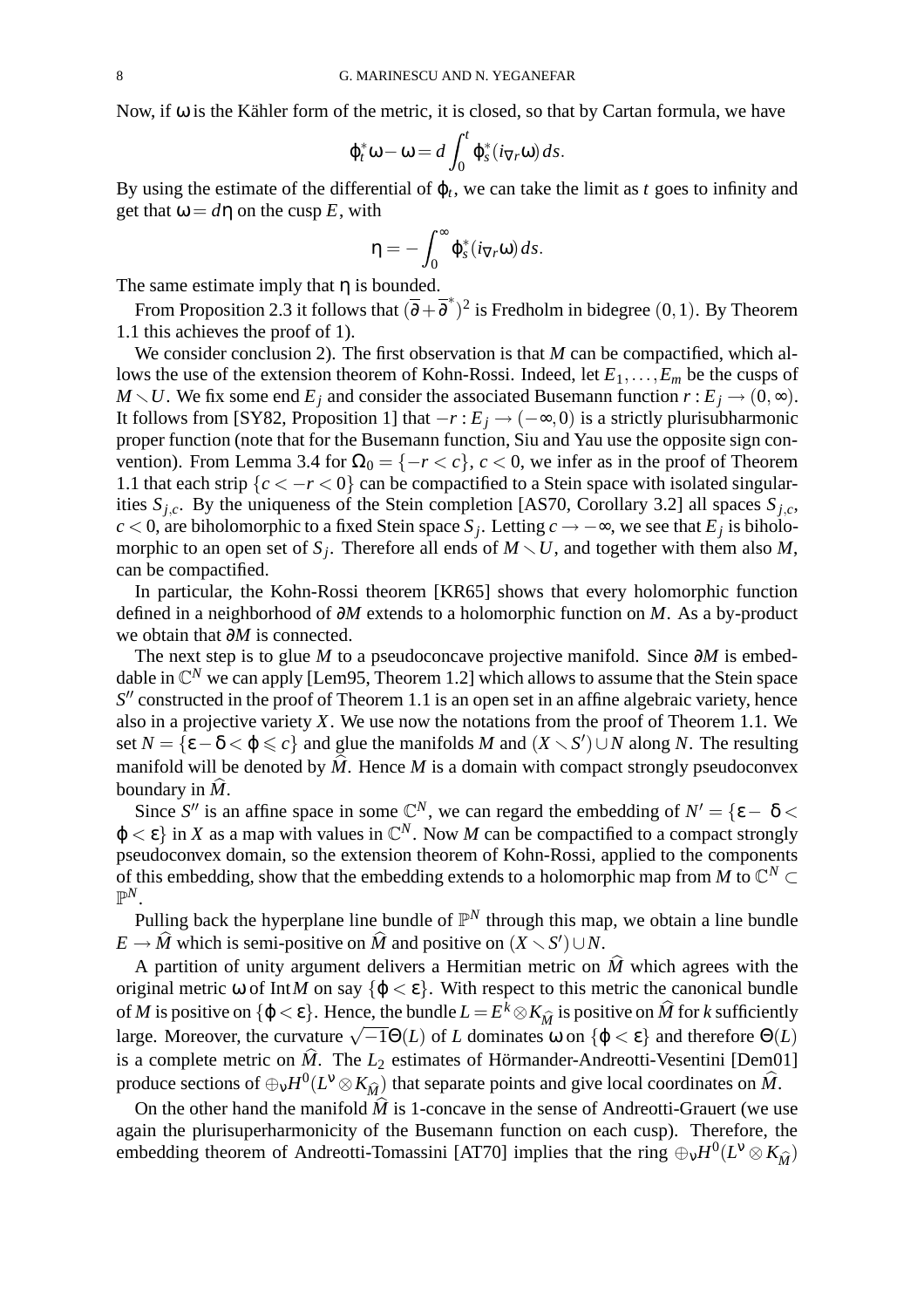gives an embedding of  $\hat{M}$  in some projective space  $\mathbb{P}^N$ . By [And63] the projective closure of  $\widehat{M}$  in  $\mathbb{P}^N$  is a projective variety  $\widetilde{M}$  of the same dimension.

We have thus found a compactification  $\widetilde{M} \subset \mathbb{P}^N$  of  $\widehat{M}$  and therefore of *M*. The set  $\widetilde{M} \setminus M$  is a pluripolar set, namely the set where the plurisubharmonic function −*r* takes the value −∞. By Wu's theorem [GW79], any simply connected complete Kähler manifold of nonpositive sectional curvature is Stein. Hence the universal covering of *M* is Stein. It is then shown in [SY82, § 4] (using the Schwarz-Pick Lemma of Yau) and in [MD02, Theorem 1.3] (using Wermer's theorem) that  $\widetilde{M} \setminus M$  is an exceptional analytic set in the sense of Grauert [Gra62, Definition 3, p. 341].

More precisely, let us consider the compact strongly pseudoconvex domain  $V = \widetilde{M} \smallsetminus (X \smallsetminus S')$ which compactifies *M*. By [Gra62, Satz 3, p.338] there exists a maximal nowhere discrete analytic set *A* of *V* and by [Gra62, Satz 5, p.340] there exists a Remmert reduction  $\pi: V \to V'$ , which blows down A to a discrete set of points. Here  $V'$  is a normal Stein space with at most isolated singularities. Then  $\pi(\widetilde{M} \setminus M) = \pi(V \setminus M)$  is a subset of Sing V' and each point of  $\pi(\widetilde{M}\setminus M)$  compactifies one of the ends  $E_1, \ldots, E_m$  of  $M \setminus U$ . Thus  $\widetilde{M} \setminus M$  consists of those components of *A* obtained by blowing-up points in  $\pi(\widetilde{M}\setminus M)$ .

*Proof of Corollary 1.3.* As is well known, the limit set Λ is the set of accumulation points of any orbit  $\Gamma \cdot x$ ,  $x \in B$ , and is a closed  $\Gamma$ -invariant subset of the sphere at infinity ∂*B*. The complement  $\partial B \setminus \Lambda$  is precisely the set of points at which  $\Gamma$  acts properly discontinuously, and the space  $M \cup (\partial B \setminus \Lambda)/\Gamma$  is a manifold with boundary  $(\partial B \setminus \Lambda)/\Gamma$  (see for example [EO73, §10]). *A* is a compact subset of this boundary, hence there is a neighborhood *E* of *A* in *M* which is diffeomorphic to the product  $A \times (0,1)$ . It follows that *E* is an end of *M*, because *A* is compact and connected. Actually, *E* is a strongly pseudoconvex end, in the sense that its boundary *A* at infinity is strictly pseudoconvex. Since  $M = B/\Gamma$  is a complete manifold with sectional curvature pinched between  $-4$  and  $-1$ , Corollary 1.3 is an immediate consequence of Theorem 1.2 immediate consequence of Theorem 1.2.

*Remark* 4.1*.* By [NR98, Theorem 4.2] the following holds:

**Theorem** (Burns, Napier-Ramachandran)**.** *Let* Γ *be a torsion-free discrete group of auto*morphisms of the unit ball B in  $\mathbb{C}^n$  with  $n \geq 3$  and let  $M = B/\Gamma$ . Assume that the limit set  $Λ$  *is a proper subset of*  $∂B$  *and that the quotient*  $(∂B \setminus Λ)/Γ$  *has a compact component A. Then M has only finitely many ends, all of which, except for the unique end corresponding to A, are cusps. In fact, M is diffeomorphic to a compact manifold with boundary and can be compactified.*

The proof is based on [NR98, Theorem 4.1] which shows that the finite volume hypothesis of Corollary 1.3 is automatically satisfied in the case  $n \geq 3$ . The presence of the strongly pseudoconvex boundary forces the volume to be finite, since ∂*M* is then embeddable by [BdM75], having real dimension at least 5.

If  $n = 2$  we have to assume the volume to be finite in order to obtain the embedding of the boundary. It is interesting to ask whether Burns' theorem holds also in dimension 2 or, equivalently, whether the compact strongly pseudoconvex component of a set  $(\partial B \setminus \Lambda)/\Gamma$  is embeddable for all torsion-free discrete groups of automorphisms of the unit ball *B* in  $\mathbb{C}^2$ .

# 5. EMBEDDING OF SASAKIAN 3−MANIFOLDS

5.1. **Sasakian manifolds.** In this section, we explain some well known facts about Sasakian manifolds. Let *X* be a strictly pseudoconvex *CR* manifold, with compactible complex structure *J*, and compactible contact form θ. This allows us to define a Riemannian metric  $g_\theta$  on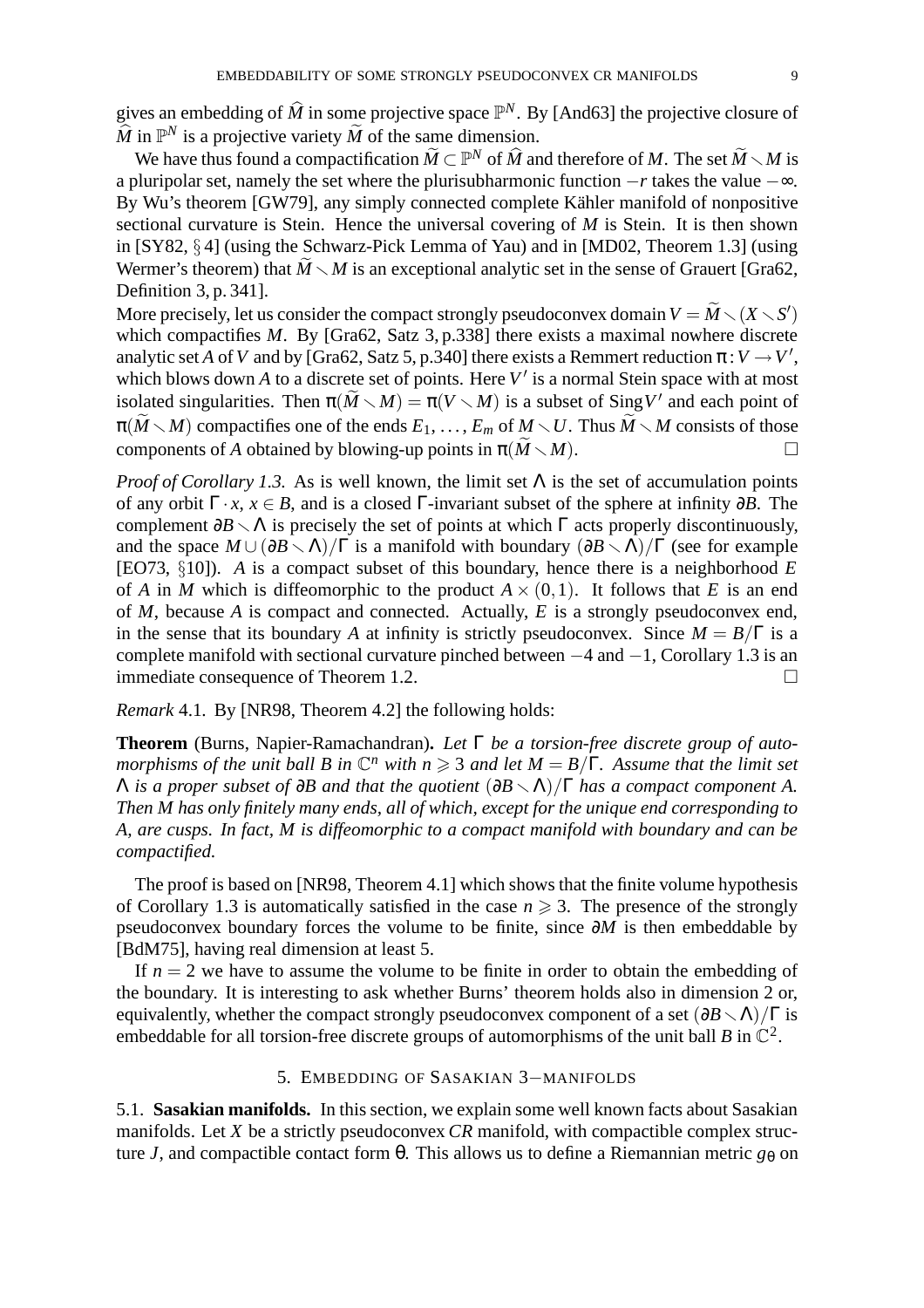*X* given by

$$
g_{\theta}(.,.)=d\theta(.,J.)+\theta(.)\theta(.).
$$

Let *R* be the Reeb vector field associated to  $\theta$ , defined by

$$
i_R\theta = 1, i_R d\theta = 0.
$$

Associated to the data  $(X, \theta, R, J, g_{\theta})$ , there is a canonical connection  $\nabla$  on *TX*, called the *Webster connection* (see Tanaka [Tan75] and Webster [Web78]), which is the unique affine connection on *TX* such that

- (1)  $\nabla g_{\theta} = 0$ ,  $\nabla J = 0$ ,  $\nabla \theta = 0$ .
- (2) For any *u*, *v* in the Levi distribution *H*, the torsion *T* of  $\nabla$  satisfies  $T(u, v) = d\theta(u, v)R$ and  $T(R, Ju) = JT(R, u)$

In particular, the torsion of the Webster connection cannot vanish identically. However, we have the following definition

**Definition 5.1.** A strictly pseudoconvex manifold is called a Sasakian manifold if the torsion of its Webster connection in the direction of the Reeb vector field vanishes, i.e.  $T(R, .) = 0$ with the notations above.

Examples of compact Sasakian manifolds are the unit sphere in  $\mathbb{C}^n$  or the Heisenberg nilmanifold (see Urakawa [Ura93]). Sasakian 3-manifolds were classified up to diffeomorphism by H. Geiges [Gei97]. They were further studied by F. Belgun in [Bel01]: every Sasakian 3−manifold is obtained as a deformation of some standard model (see [Bel01] for more details).

5.2. **Asymptotically complex hyperbolic manifolds.** In [BH02], O. Biquard and M. Herzlich consider a class of manifolds which are modelled on the complex unit ball, and are thus called asymptotically complex hyperbolic. This construction will allow us to get an embedding theorem for Sasakian manifolds, but let us first recall what an asymptotically complex hyperbolic manifold is.

Let *X* be a  $(2m-1)$ −dimensional compact manifold,  $m \ge 2$ . We assume that *X* has a strongly pseudoconvex CR-structure. Let  $\theta$  be a compatible contact form, and *J* a compatible almost complex structure.  $\gamma(.,.) := d\theta(.,J.)$  is then a metric on the contact distribution. Following Biquard and Herzlich [BH02], we endow  $\Omega := (0, \infty) \times X$  with the metric

(5.1) 
$$
g = dr^2 + e^{-2r}\theta^2 + e^{-r}\gamma.
$$

Actually, in [BH02], the authors consider the metric  $dr^2 + e^{2r}\theta^2 + e^r\gamma$  on  $\Omega$ , but the reason for our choice will become clear later.

We can extend the almost complex structure to act on the whole tangent bundle as follows. Consider the Reeb vector field *R* and define

$$
J\partial_r=e^rR,
$$

where ∂*<sup>r</sup>* is the unit vector field in the *r* direction. *g* is then a Hermitian metric with respect to *J*, i.e. *J* is an *g*−isometry. The fundamental 2−form associated to *g* is

(5.2) ω = *d*(*e* −*r* θ).

Although  $\omega$  is a closed form, in this general setting,  $((0, \infty) \times X, g)$  is not necessarily a Kähler manifold, because *J* is not necessarily an integrable almost complex structure. Indeed, the proof of [BH02, Proposition 3.1] shows that *J* is integrable if and only if the torsion of the Webster connection of  $(X, \theta)$  in the direction of the Reeb vector field vanishes identically, i.e. if and only if *X* is a Sasakian manifold (see Definition 5.1).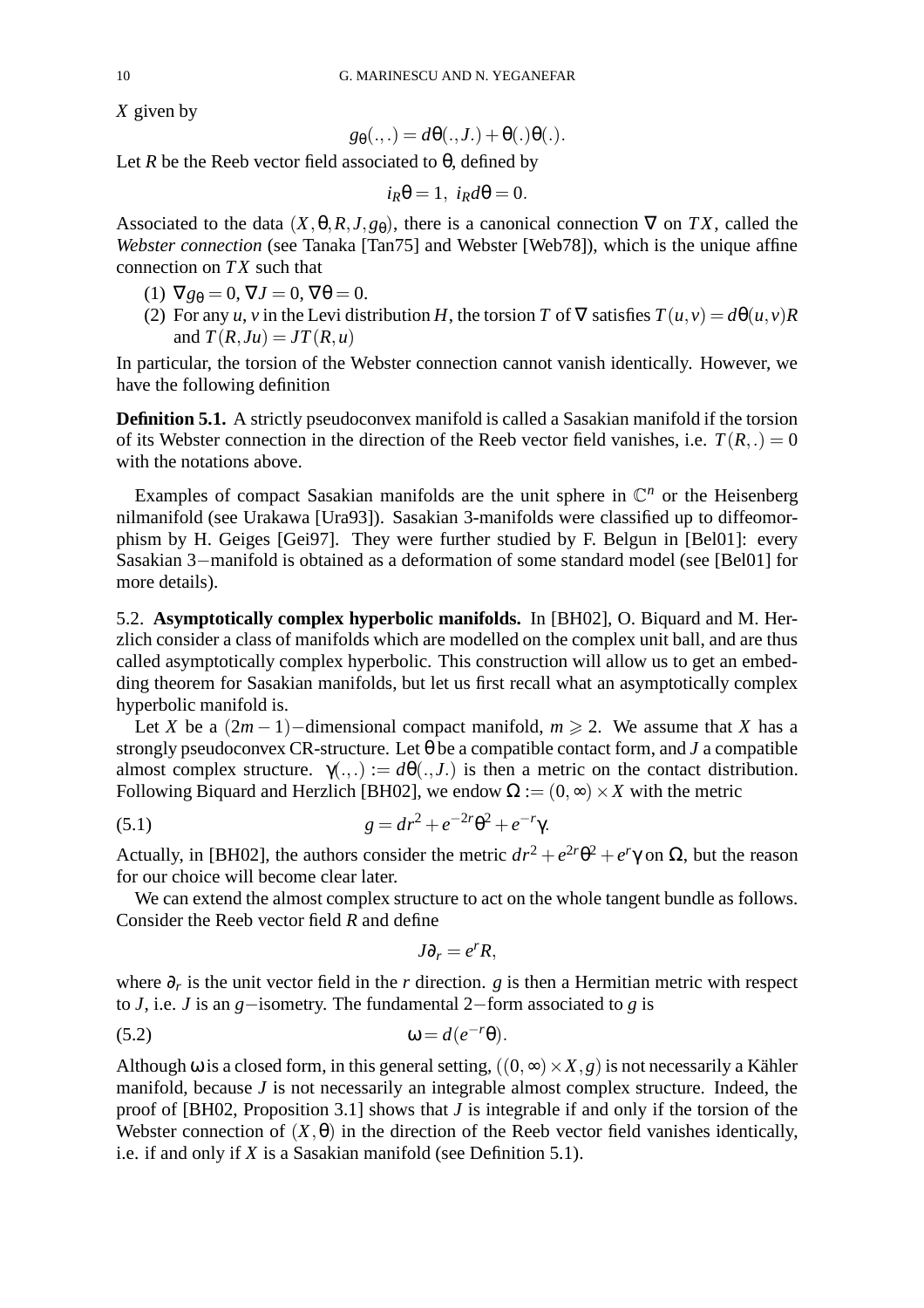From now on, *X* will be a Sasakian manifold, so that  $(\Omega, g)$  is a Kähler manifold. Note that  $\eta := e^{-r}\theta$  is a bounded 1–form, hence the Kähler form (5.2) associated to *g* is *d*(bounded). In particular, by Proposition 2.3, the operator  $(\overline{\partial} + \overline{\partial}^*)^2$  on  $(\Omega, g)$  is Fredholm in bidegree  $(0,1)$  if dim<sub>R</sub> $X \ge 3$ . Moreover, we can also write

$$
\omega = -2\sqrt{-1}\partial \overline{\partial} r,
$$

so that  $\Omega$  has a stromgly pseudoconvex boundary  $\{0\} \times X$  (this explains the choice of sign of the *r* variable for *g* in (5.1): with our choice,  $\Omega$  has a strongly pseudoconvex boundary, whereas with the choice of [BH02]  $\Omega$  has a strongly pseudoconcave boundary). From Theorem 1.1 we can conclude:

**Theorem 5.2.** *Let X be a Sasakian manifold of dimension at least* 3*. Then there is a CR embedding of X in* C *<sup>N</sup> for some integer N.*

**Remark.** The function  $-r : \Omega \to (-\infty, 0)$  is a proper smooth strictly plurisubharmonic function. Therefore  $\Omega$  is a hyperconcave end, and our theorem is also a direct consequence of [MD02].

#### **REFERENCES**

- [And63] A. Andreotti, *Theor ´ emes ` de dependance ´ algebrique ´ sur les espaces complexes pseudo-concaves*, Bull. Soc. Math. France **91** (1963), 1–38.
- [Ang93] N. Anghel, *An abstract index theorem on noncompact Riemannian manifolds*, Houston J. Math. **19** (1993), no. 2, 223–237.
- [AS70] A. Andreotti and Y.-T. Siu, *Projective embedding of pseudoconcave spaces*, Ann. Scuola Norm. Sup. Pisa (3) **24** (1970), 231–278.
- [AT70] A. Andreotti and G. Tomassini, *Some remarks on pseudoconcave manifolds*, Essays on Topology and Related Topics (Mémoires dédiés à Georges de Rham), Springer, New York, 1970, pp. 85–104.
- [BGS85] W. Ballmann, M. Gromov, and V. Schroeder, *Manifolds of nonpositive curvature*, Progress in Mathematics, vol. 61, Birkhäuser Boston Inc., Boston, MA, 1985.
- [Bel01] F. Belgun, *Normal CR structures on compact 3-manifolds*, Math. Z. **238** (2001), no. 3, 441–460.
- [BH02] O. Biquard and M. Herzlich, *A Burns-Epstein invariant for ACHE* 4−*manifolds*, Preprint, arXiv:math.DG/0111218, to appear in Duke Math. J., 2002.
- [BE96] J. Bland and C. L. Epstein, *Embeddable CR-structures and deformations of pseudoconvex surfaces. I. Formal deformations*, J. Algebraic Geom. **5** (1996), no. 2, 277–368.
- [BdM75] L. Boutet de Monvel, *Integr ´ ation des equations ´ de Cauchy-Riemann induites formelles*, Seminaire ´ Goulaouic-Lions-Schwartz 1974–1975; Équations aux derivées partielles linéaires et non linéaires, Centre Math., École Polytech., Paris, 1975, pp. Exp. No. 9, 14.
- [BE90] D. M. Burns and C. L. Epstein, *Embeddability for three-dimensional CR-manifolds*, J. Amer. Math. Soc. **3** (1990), no. 4, 809–841.
- [Bur79] D. M. Burns, *Global behavior of some tangential Cauchy-Riemann equations*, Partial differential equations and geometry (Proc. Conf., Park City, Utah, 1977), Lecture Notes in Pure and Appl. Math., vol. 48, Dekker, New York, 1979, pp. 51–56.
- [Dem01] J.-P. Demailly, *Complex analytic and differential geometry*, published online at www-fourier.ujfgrenoble.fr/˜demailly/lectures.html, 2001.
- [Ebe80] P. Eberlein, *Lattices in spaces of nonpositive curvature*, Ann. of Math. (2) **111** (1980), no. 3, 435– 476.
- [EO73] P. Eberlein and B. O'Neill, *Visibility manifolds*, Pacific J. Math. **46** (1973), 45–109.
- [EH00] C. L. Epstein and G. M. Henkin, *Stability of embeddings for pseudoconcave surfaces and their boundaries*, Acta Math. **185** (2000), no. 2, 161–237.
- [Fal92] E. Falbel, *Nonembeddable CR-manifolds and surface singularities*, Invent. Math. **108** (1992), no. 1, 49–65.
- [Gei97] H. Geiges, *Normal contactstructures on* 3*-manifolds*, Tohoku Math. J. (2) **49** (1997), no. 3, 415–422.
- [Gra62] H. Grauert, *Über Modifikationen und exzeptionelle analytische Mengen*, Math. Ann. 146 (1962), 331–368.